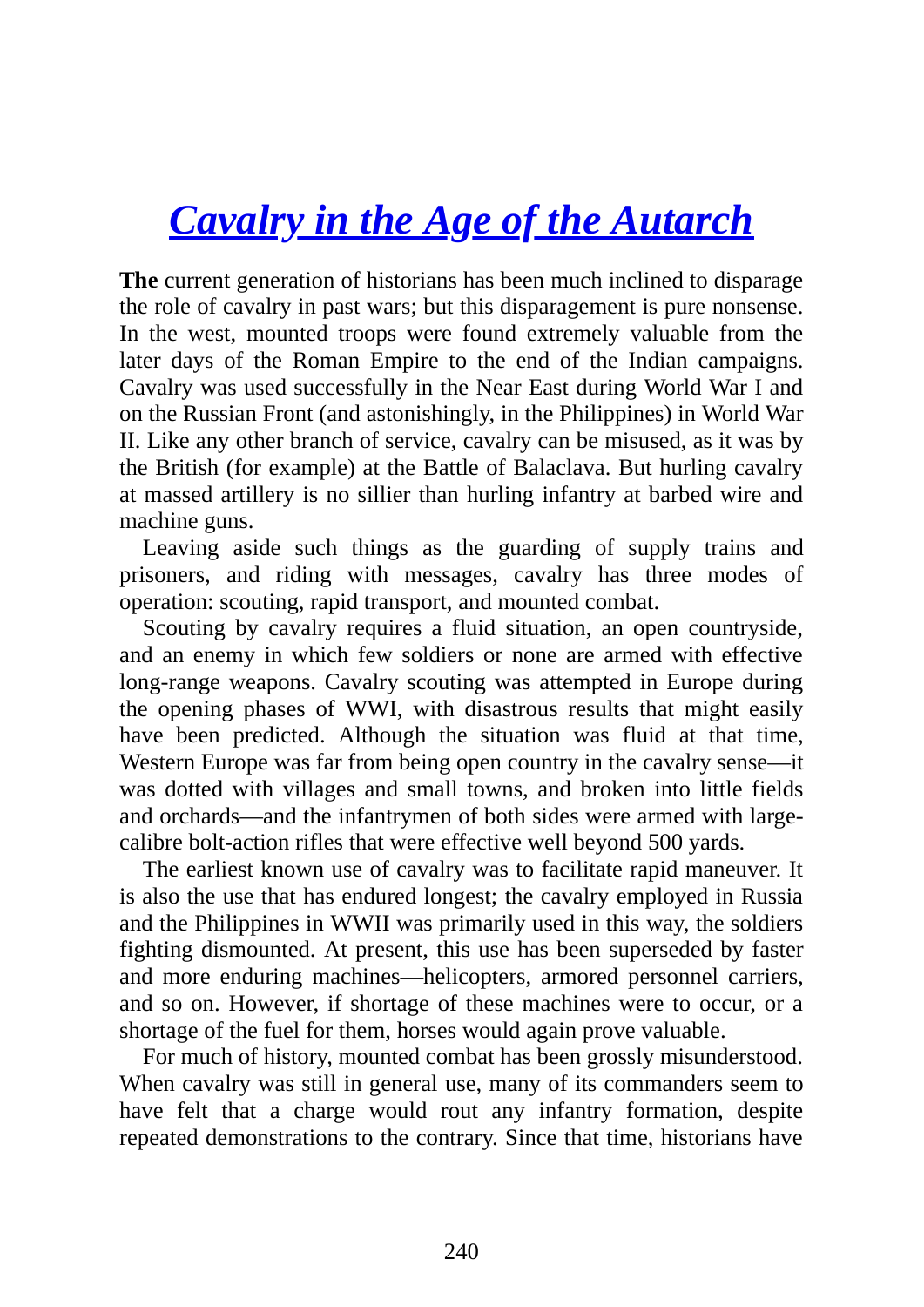often reacted by condemning cavalry charges as virtually useless, and ignoring literally thousands of instances of their successful employment.

The fact is that a charge by mounted troops against infantry is practically a mathematical problem, the chief variables being the numbers on both sides, the speed with which the cavalry can cover the ground (which will be influenced by its condition), the rate of fire of the infantry weapons (influenced by any harassing fire that can be brought to bear, either by the cavalry itself firing from the saddle or from supporting troops), the range of the infantry weapons, and their accuracy.

Suppose that a hundred cavalry are to charge an equal number of infantry. The infantrymen are armed with muskets effective to 100 yards and capable of six shots a minute.

My newspaper tells me that Lets Dont Fight has won the Futurity on a muddy mile track in 1 min. 29.2 sec. Obviously, the average cavalry mount will not be as fast as Lets Dont Fight; but we may assume dry ground instead of mud, and a sprint across a hundred yards is a very different thing from a run of a mile, even for a horse. So under the assumption that our cavalry will charge like Lets Dont Fight, we find that a mile is 1760 yards; and from the time of 89.2 sec. we see that the cavalry should cover the 100-yard range of the infantry weapons in just about five seconds. Since 10 sec. are required to reload, each infantryman will get off only a single shot. If the shooting is 100 percent accurate, no cavalryman will reach the infantry line; if it is only 50 percent accurate, 50 cavalrymen will, and so on. (The conditions I have described are pretty much typical of the American Revolution and the Napoleonic Wars; we see now the reason that so many experienced officers said things like, "Don't fire until you see the whites of their eyes.")

Perhaps I should add one additional, unvoiced assumption: we have assumed that the infantrymen are ready, that they know they are about to be charged. If (*when*, historically) they were caught unaware, they would have only five seconds in which to prepare.

Now let's assume that the same 100 cavalry are to charge a hundred soldiers with WWI bolt action rifles. Let us say that they can see the cavalry at a distance of 500 yards. The infantrymen should be able to get off 10 aimed shots per minute. The cavalry will require about 25 seconds to cover the ground even at race-horse speed, so each cavalryman will have to dodge four shots. The cavalry will be destroyed, just as we would expect. (We see now where Lets Dont Fight got his name.)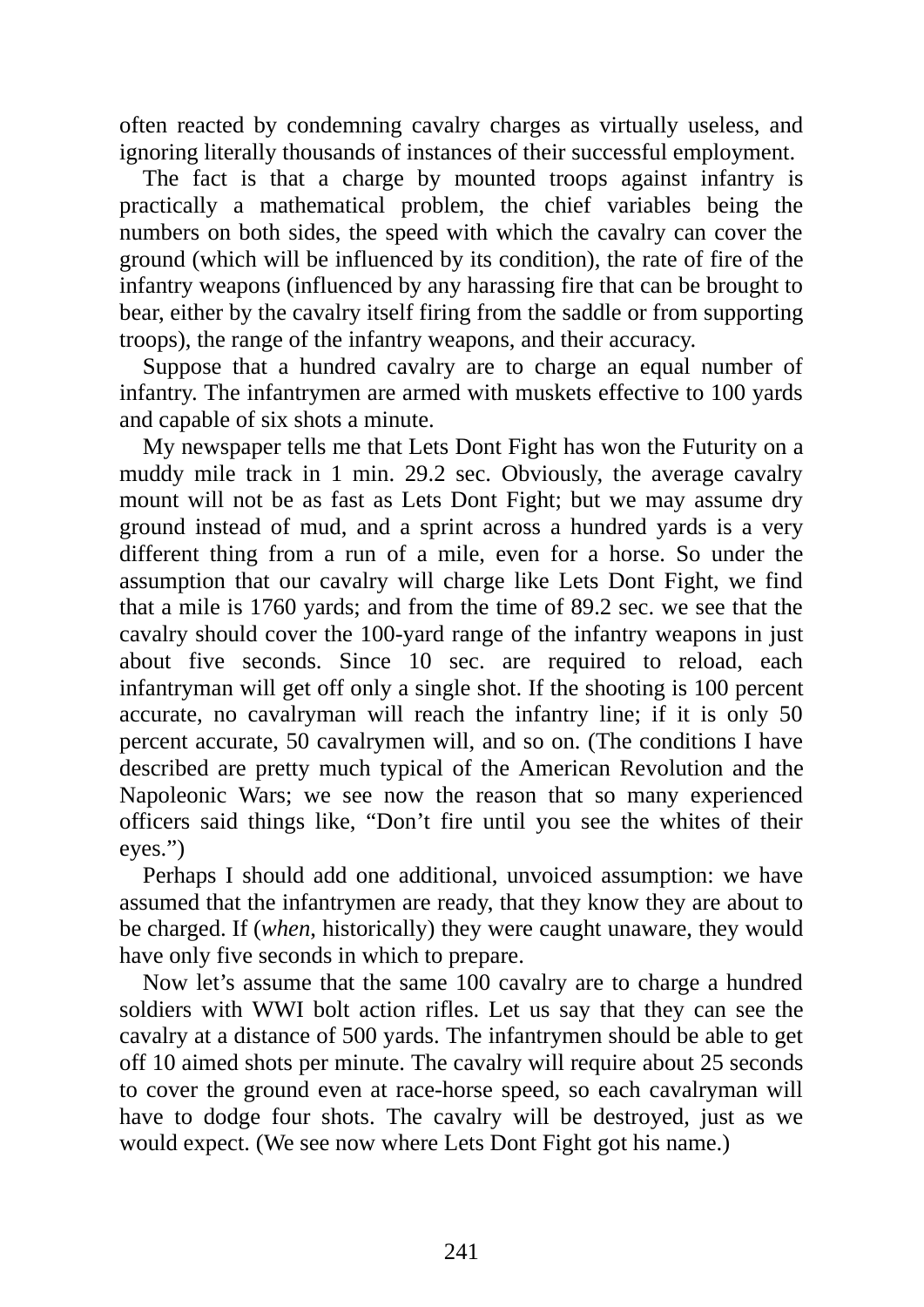The situation at present is quite different. The modern tendency is to arm infantry with fully automatic weapons having very high rates of fire coupled with poor powers of penetration, limited accuracy, and short range. At the same time, the development of Kevlar is bringing about the rapid return of the quilted armor so common in the Middle Ages. (Kevlar is light and thin enough to permit public figures to wear Kevlar vests beneath their shirts, as Ronald Reagan has since he was shot; yet these vests are cheap enough for service station attendants on the south side of Chicago.) Horse-cloths of Kevlar could be made easily, and with horse and rider so protected, scouting by mounted men would not be out of the question, given a theatre of war favorable to it. Of more immediate value, this quilted horse-armor could be used to protect the horses of mounted police during riots.

It may be a while. Although governments now make use of space-age technology, they retain a hideous conservatism and a truly childlike fear of being laughed at. The unmanned, computer-controlled battle tank, a development that has been obvious for at least ten years, is still not being built, although the army is putting billions into the tank it wishes it had in WWII.

Similarly, the obvious place to put MX missiles is in small, wooden (or fiberglass) sailing ships. These ships could be built very cheaply and scattered over the world's oceans, each carrying only a single missile. They could not be located with radar or tracked with sonar. With the help of navigational satellites and an on-board minicomputer, the captain would know his position precisely at any time. To try to knock all of them, or even most of them, out at once would be preposterous; but they will never be built because they are too funny.

Back to cavalry. The pivotal science of the future will not be architectural like that of the Classical Period, nor metaphysical, like that of the Middle Ages, nor alchemical like that of the Renaissance, nor mechanical like that of the recent past, nor electronic like that of the present. It will be biological.

The altering of genetic structure has already begun. Because biological constructs will be able to reproduce themselves in a way that the products of those other sciences could not, its potential is truly infinite. Most of the present effort is focused on altering single-celled organisms so that they will produce metabolic products of medical value, such as insulin. The next step will probably be the elimination of inherited diseases, such as hemophilia. The third is likely to be the improvement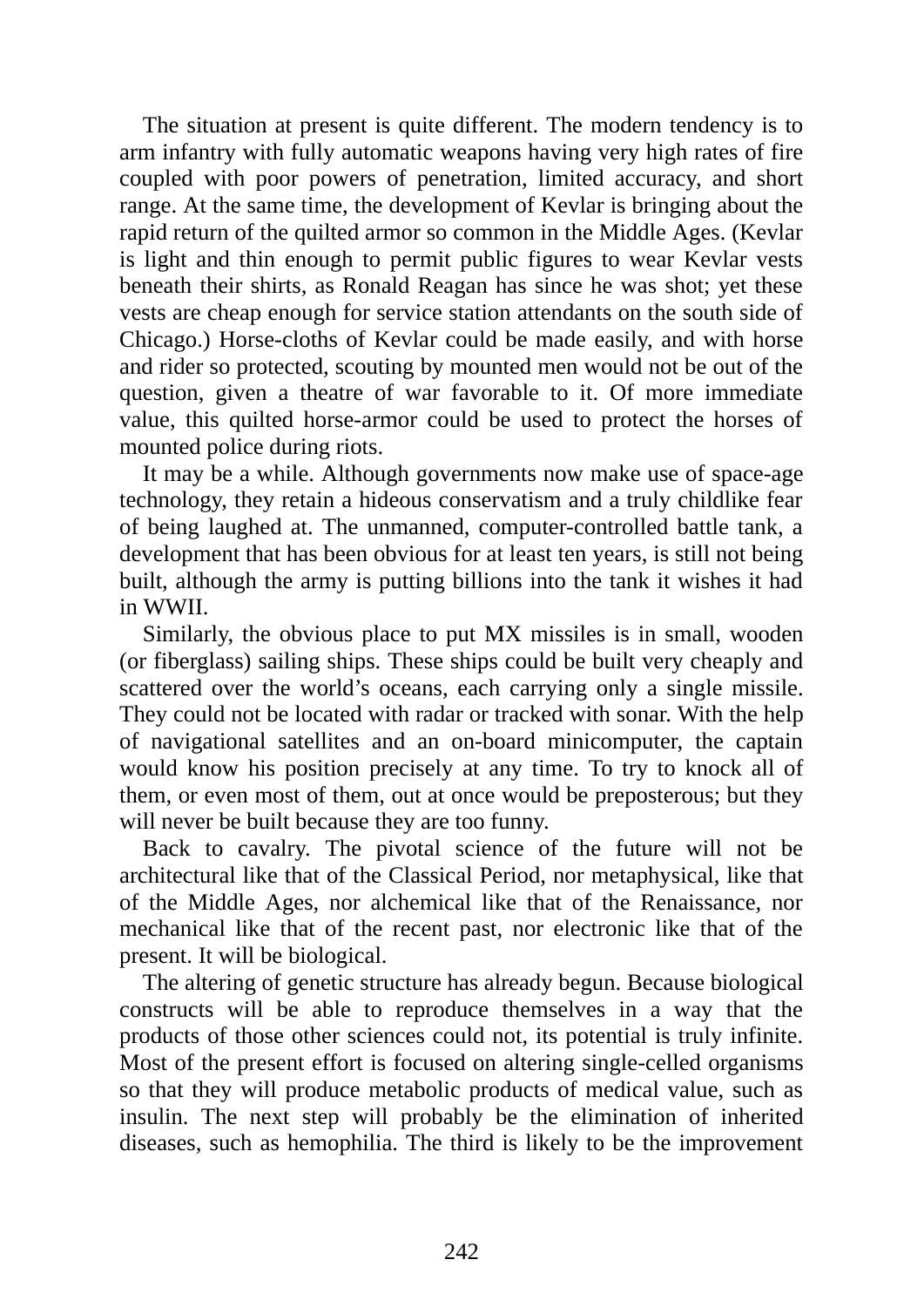of domestic plants and animals—the production of corn that requires less water, sheep that grow stronger wool, and so forth.

The military aspects of this technology may not be as important at first as we are apt to believe. Deadly new diseases may be produced for use in biological warfare, but they probably will not be used; their chief danger is liable to be to the civilian population of the producing country. (There has already been one case of largescale deaths in the USSR that is thought to have resulted from the accidental release of a biological agent.) Improvements in human soldiers are liable to come slowly, and not many plants and animals have been found useful in war.

To me, horses—or at least riding animals of some type—seem to supply the most interesting exception. Clearly, producing a "horse" that could run substantially faster than present horses would not be as easy as producing a steer that would mature faster than our steers. But I am not certain it would be a great deal more difficult. Biological models exist already: The cheetah is a better sprinter than the horse, and the wolf a more enduring runner.

But it will not be necessary to use these animals merely as models of what the genetic engineers are seeking to achieve. It will be possible to splice gene segments from these and other species into the equine chromosomes—this is precisely what is being done with single-celled organisms now. The result will be a new animal, capable of reproducing its kind and able to carry a man very much faster than any horse.

How fast? Cheetahs are capable of sprinting at 60 miles an hour, and it is a commonplace of zoology that large animals can move faster than small ones of the same general type—horses outrun ponies, greyhounds outrun whippets, and so on. An animal that could run as well as a cheetah and yet was as large as a horse should be able to run at speeds well over 100 mph. As fast as a fast motorcycle, in other words. Once they were developed, such animals would be likely to stick around, even if the society that produced them should lose much of its technology; they could be bred like other animals, and as machines disappeared, they would become increasingly valuable.

In *The Book of the New Sun,* I have called these animals *destriers*, borrowing an old word for war-horses. I've given them clawed feet instead of hoofs because I think the genetic engineers will give them claws too. The horse's hoofs seem to be an evolutionary mistake. To speak in Lamarckian terms, the horse has lengthened its legs by standing on its toes until it has ended up walking on one toenail. It should be noted that when human athletes want to run fast, they do not put on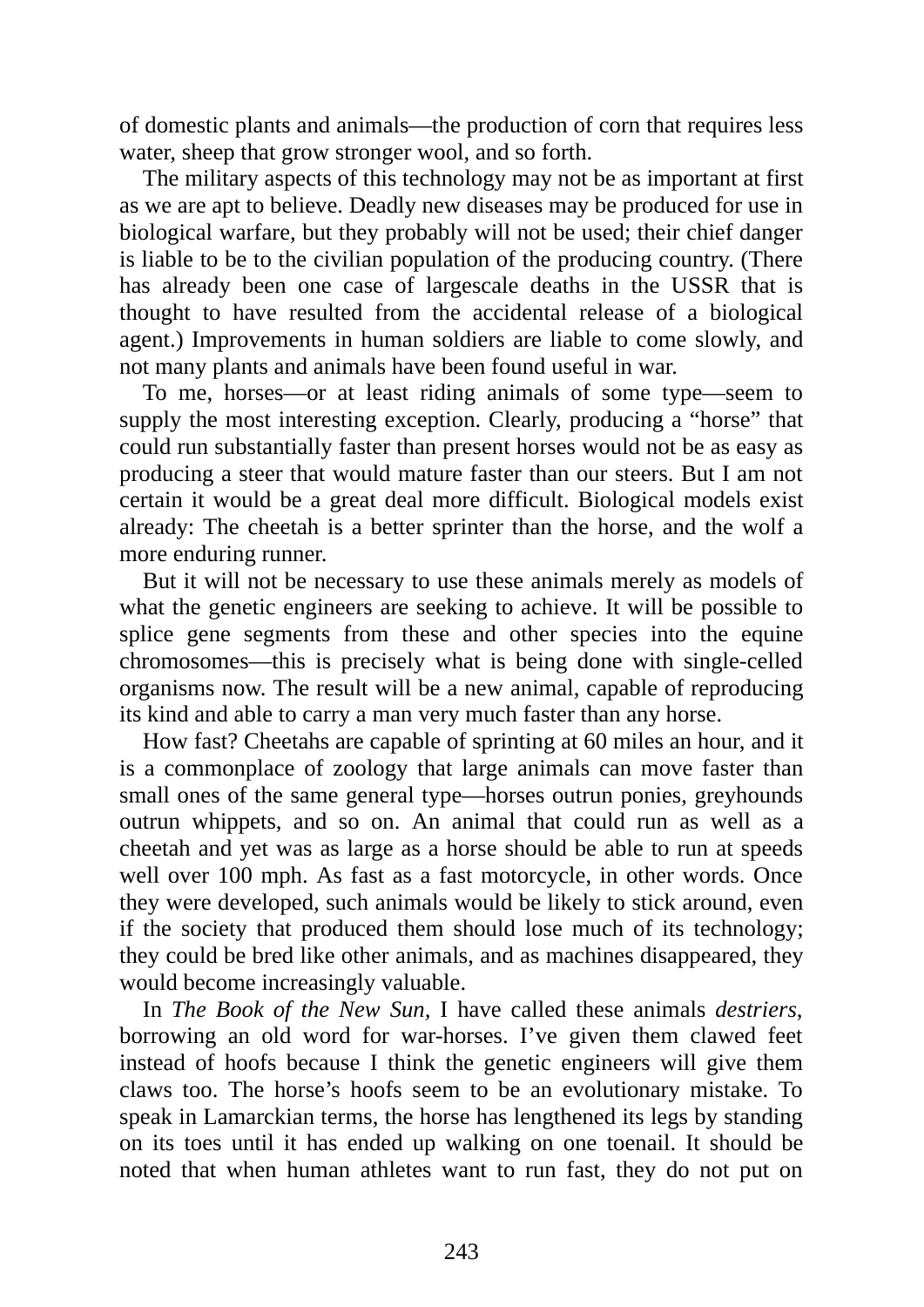smooth, hard shoes—they use spikes. Cheetahs, wolves, and greyhounds all have nonretractile claws that serve them as their spikes serve runners and baseball players. Racehorses could not run as fast as they do if they did not wear aluminum or magnesium shoes.

I've also given them large canine teeth, and there, I admit, I am on much shakier ground. The teeth are there largely to signal that destriers are not horses. If you like, they can be defended on the basis that some of the irrelevant characteristics of predatory animals are apt to come along when the predatory genetic material is taken. It should be noted, however, that some swift herbivores have such teeth—the musk deer (*Moschus moschiferus*)*,* for example.

I've also indicated that destriers are at least partly herbivorous by showing them grazing. Their eating grass implies a great deal about their digestive arrangements, of course. The same people who are so fond of telling us the giant can't stand up are almost equally fond of putting limits on the performance of animals whose diets are characterized by low-energy foods like grass. (Some of them have gone so far as to state that large birds must subsist on high-energy foods—meat, fish, or nuts and seeds—in order to fly. These people have never seen a goose except when they were shaving.) There is something in what they say, but not as much as they think.

Although grass is certainly the natural food of horses, racehorses are not fed primarily on grass, but on oats, corn, and so on. Any horseman or horsewoman will tell you that a grass-fed horse cannot run anywhere near as well as a stable-fed horse. When cavalry was still in wide military use, it was routine to carry a quantity of grain to feed the horses together with the other supplies. The historical record also indicates that it is not only possible but easy to persuade horses to accept a certain amount of flesh or dried fish with their fodder. (It is by no means safe to assume that the horses of Diomedes, which were fed upon the flesh of human beings, were entirely legendary.)

On the other hand, deer, whose diet is even lower in energy because so much of it consists of twigs, leaves, and bark—none of which horses will or can eat—are capable of running at high speeds and of running for long distances. Flesh-eating wolves, for example, cannot run as fast as a stag in good condition; and although they can sometimes run such a stag down, they fail more often than they succeed.

The fact is that such performance depends much more on the amount of energy an animal can store in times of repose and draw on in time of stress than on the richness of the diet. A racing camel will outlast a horse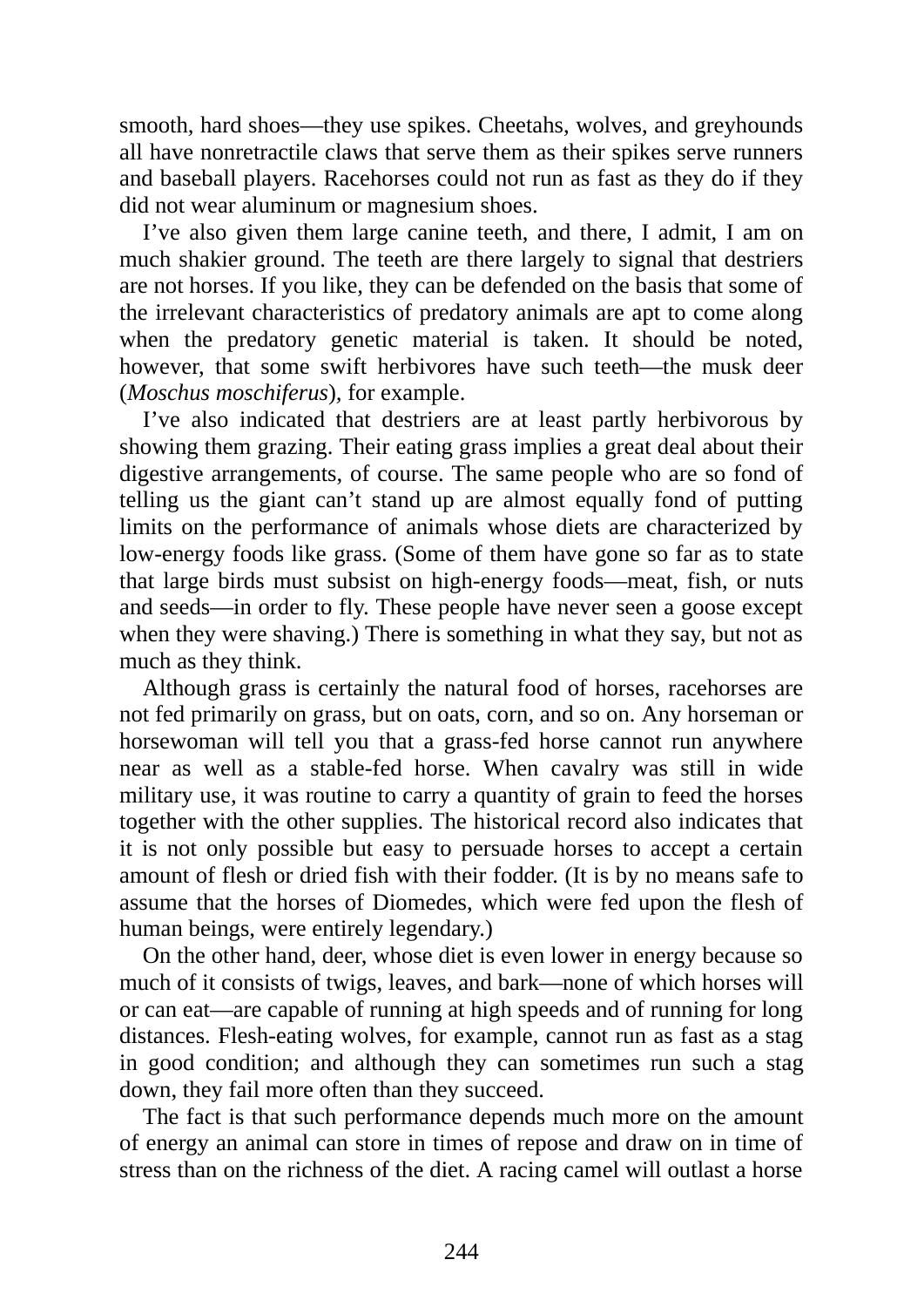over a long course, although its diet would scarcely support a donkey. (This whole matter of what a certain type of creature could or could not be expected to do under hypothetical circumstances should be approached much more circumspectly than it often is. One used to read every so often that the condor represented the largest—or at least very nearly the largest—flying animal that could be made to "work" on Earth. Then the bones of a type of pterosaur called pteranodon were discovered. A condor has a wingspan of about nine feet. Pteranodon had a wingspan of around 25 ft.)

Back to cavalry. (Have I said that before?) Let us assume, as I did in *The Citadel of the Autarch*, troopers riding genetically engineered mounts capable of running at 100 mph. Let us also assume Kevlar armor on both trooper and mount. Let them be charged against infantry of equal number armed with fully automatic rifles capable of firing 500 rounds per minute and effective to 200 yards.

At 100 mph the cavalry will cover the 200 yards in four seconds. In that time each infantryman will fire 33 rounds; but to stop the charging cavalrymen, at least one of those rounds must strike an unarmored point. Considering the generally poor accuracy of automatic fire and the fact that we are really talking about one long burst fired while the target is whizzing across 200 yards, it seems likely that the great majority of the cavalry will penetrate the infantry line, beyond which it will be able to disrupt communications, raid headquarters and supply depots, and generally raise hell.

Suppose, however, that the infantry commander is ordered to revert to large-calibre rifles firing armor-piercing ammunition (which we will assume capable of penetrating the Kevlar armor). This is pretty much the First World War situation, except that the cavalry will cover the 500-yard range of the rifles in nine seconds instead of 25. Each infantryman will have one and a fraction shots with which to hit his trooper; in other words, he will be in much the same condition as an eighteenth century musketeer. His weapon will be much more accurate, but his target will be much farther off when he fires it, and moving three times faster. (Of course, it's unlikely that the infantry commander would consent to the arming of his soldiers with those powerful but slow-firing rifles anyway, since it would place them at a very serious disadvantage in opposing enemy infantry.)

Obviously, a return to the conditions of the First World War does not exhaust the options of the army whose infantry is being attacked. One of the most attractive would be in the use of heavy automatic weapons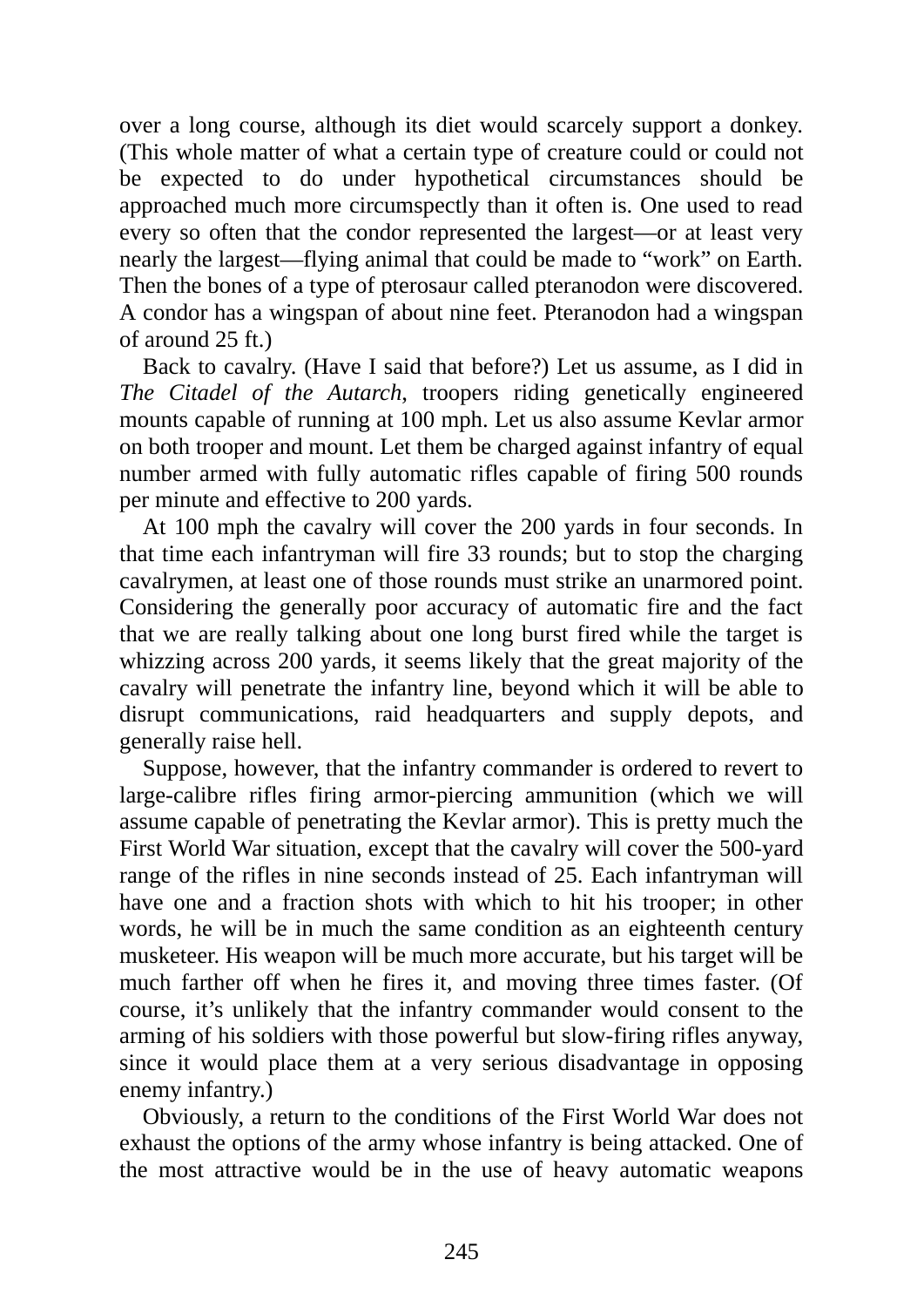(heavy machine guns, in other words) capable of firing armor-piercing ammunition. Several such weapons brought to bear on the cavalry should do the same thing the Russian guns did to the Light Brigade at Balaclava. However, in a fluid situation, the number of such machine guns would be limited—they are heavy and costly, and they burn up a great deal of heavy, costly ammunition. Let's take the U.S. .50 calibre machine gun as our model and assume that each such weapon can be opposed by 300 cavalrymen.

The machine gun will fire 450 rounds per minute. If we again assume that the charging cavalry becomes visible to the gunners at 500 yards, the gun will fire 67 rounds before the cavalry has overwhelmed its position. If the accuracy of its fire is 50 percent (which is highly unlikely), about 10 percent of the cavalry will be killed, wounded, or dismounted. Of course, if the gunner is having a cigarette when the charge begins, he may lose three seconds or so before he gets off his first shot; in which case he will only get to fire 45 of them.

There are many other possibilities. The rate of fire of each machine gun might be increased. The cavalry might employ a smokescreen, greatly reducing the distance over which it could be seen. Almost certainly, the infantry would soon be supported by cavalry of its own. And so on and so forth.

The one I have chosen to explore in *The Book of the New Sun* is the use of pyrotechnic weapons. A continuous jet represents the highest rate of fire (excuse the word) that can be achieved. At the same time, flame provides an alternate means of decreasing the effectiveness of armor. Having "invented" these flame weapons in my head, I have provided them to the cavalry as well as the infantry. In this discussion so far, I've said very little about suppressing fire delivered by the cavalry as it charged, because of the difficulty of estimating its effect. But it seems almost certain that its effect would be considerable and that it would be used. (In the later historical periods, such suppressing fire was very little used because of the difficulty of discharging a firearm with its muzzle almost at the horse's ears. What was needed was a shooting, repeating lance with its muzzle three or four feet in front of the horse's nose. But by the time repeating firearms were available, the age of the cavalry charge was nearly over.) Since the cavalry's firing time is at least as brief as the infantry's, and cavalry has no monopoly on the use of armor, I have given my troopers pyrotechnic lances.

If the cavalry charge is due for a revival, as I think it is, the resumption of cavalry scouting is even more likely. Let's examine its